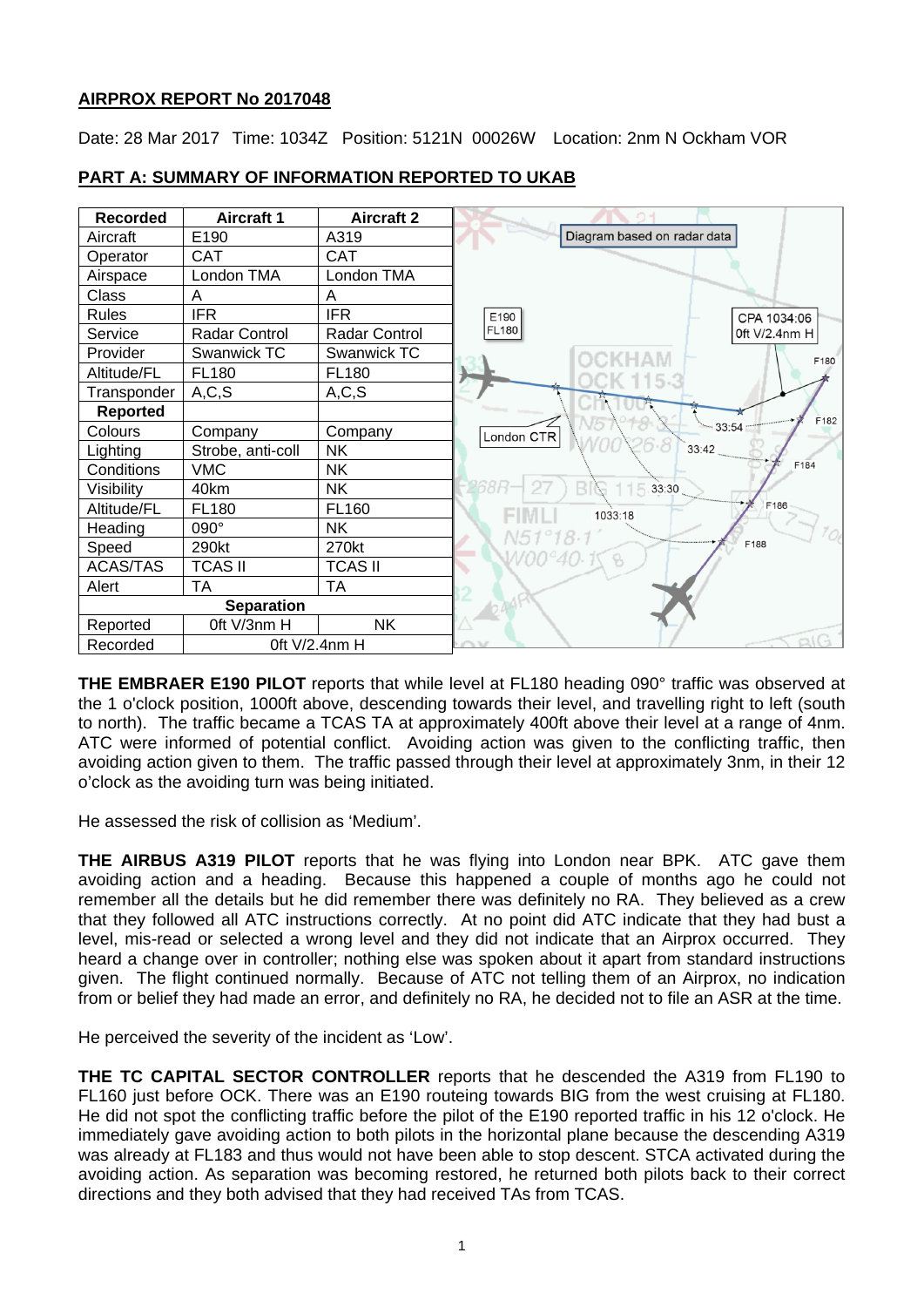# **Factual Background**

The weather at Heathrow was recorded as follows:

EGLL 281020Z AUTO 24009KT 210V270 7000 NCD 14/09 Q1020

### **Analysis and Investigation**

# **CAA ATSI**

ATSI had access to reports from the pilot of the E190 and the air traffic controller involved. The local unit initial investigation was obtained and the local area radar and radio recordings were also reviewed. Screenshots produced in this report are provided using recordings of the Swanwick MRT Radar. Levels indicated are in Flight Levels (FL). All times UTC.

The E190 (SSR code 4221) was an IFR flight routeing to London City airport. The E190 pilot was in receipt of a Radar Control Service from London Terminal Control Centre (LTC). The A319 (SSR code 5345) was an IFR flight inbound to Luton. The A319 pilot was also in receipt of a Radar Control Service from LTC on the same frequency.

At 1032:39 the A319 pilot was instructed to descend to FL160 from FL190 by the LTC controller.

At 1032:59 (Figure 1), the radar indicated that the two aircraft were 7.8nm apart and that the A319 pilot had selected FL160 for the descent.



Figure 1 Swanwick Radar 1032:59. Figure 2 – Swanwick Radar 1033:39.

At 1033:39 (Figure 2) the pilot of the E190 reported traffic in his 12 o'clock.

At 1033:45, following a repeated message by the E190 pilot (the controller having missed who the transmission was from requested a repeat), the controller instructed the A319 pilot to turn right heading 090°, using the correct avoiding action phraseology. Once the read-back was obtained the controller issued an avoiding action turn to the E190 onto a heading of 180°.

During the above transmissions, at 1033:51 (Figure 3), the Short Term Conflict Alert (STCA) activated on the controller's radar screen.

At 1034:07 (Figure 4) CPA occurred with a lateral distance of 2.4nm measured when the aircraft were at the same level. STCA had stopped alerting 3 seconds earlier.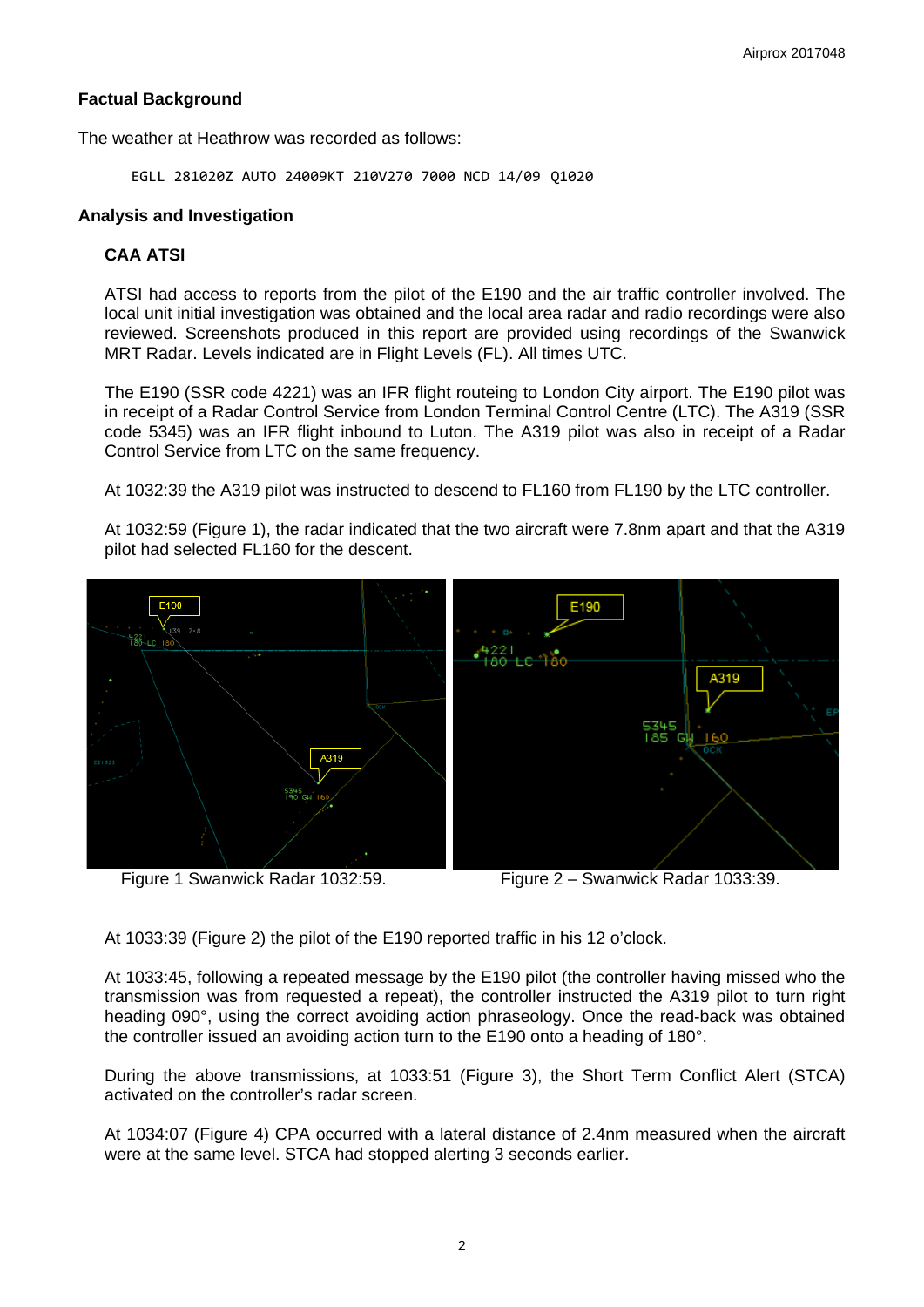

At 1034:16 the controller advised the E190 pilot that they were clear of traffic and to turn left again onto a heading of 090°. The controller then instructed the A319 pilot to route to their next en-route fix. Both pilots reported having received Traffic Advice only on TCAS.

Standard separation was restored at approximately 1034:20 when more than 3nm existed between the aircraft.

The LTC controller was providing a Radar Control Service in Class A airspace which has a separation requirement of 1000ft vertically or 3nm horizontally. In order to facilitate more efficient controlling, a standing agreement with the next sector to the north requires that traffic inbound to Luton be descended to FL140 prior to a transfer of control to that next sector.

The A319 pilot had been on frequency for approximately 7 minutes prior to the controller issuing the descent to FL160. The initial unit investigation established that the controller had been cognisant of the potential confliction and had planned to leave the A319 above the E190 until they had passed each other. During the intervening time period, the controller's attention had been drawn to the western side of the sector and the controller had engaged another sector in some lengthy coordination. Following the co-ordination, the controller issued the descent to the A319 pilot. He appeared to have forgotten about the E190 and did not check the flight progress strip display that would have reminded him about the confliction.

As soon as the pilot of the E190 reported the traffic to the controller, the controller issued avoiding action instructions to both pilots. The controller delivered these instructions in an appropriate manner, using correct and clear phraseology. The actual effectiveness of the avoiding action was, however, limited. The dynamic positions of the aircraft were such that the aircraft were almost already diverging. The STCA only activated for a period of approximately 12 seconds.

# **UKAB Secretariat**

The E190 and A319 pilots shared an equal responsibility for collision avoidance and not to operate in such proximity to other aircraft as to create a collision hazard<sup>[1](#page-2-0)</sup>; notwithstanding, in Class A airspace, ATC were required to separate the aircraft.

 $\overline{a}$ 

<span id="page-2-0"></span><sup>1</sup> SERA.3205 Proximity.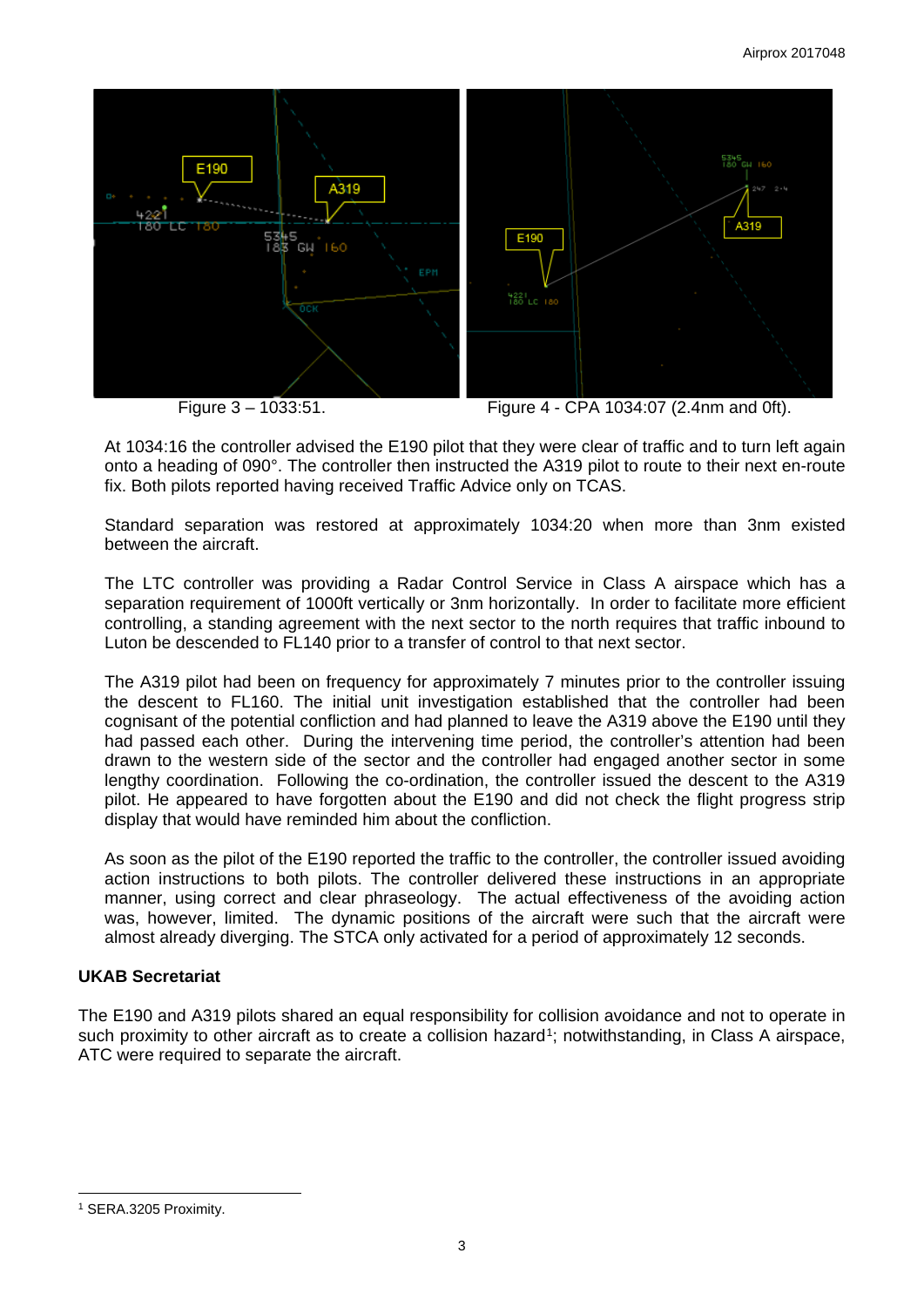#### **Comments**

### **THE A319 COMPANY'S INVESTIGATION** reported:

The A319 was level at FL190. 10:32:56, after ATC transmission, aircraft descends target Flight Level 160. 10:33:32 passing 18460ft pressure altitude at -1000 fpm TCAS TA. 10:33:53 passing 18120ft pressure altitude at -1000 fpm after VHF1 transmission lateral mode changes from NAV track 028 degrees to right HDG 090 degrees. 10:34:03 hrs passing 17940ft pressure altitude at -1100 fpm TCAS TA ceases.

### **Summary**

An Airprox was reported when an E190 and an A319 flew into proximity in the London TMA Class A airspace at 1034 on Tuesday 28<sup>th</sup> March 2017. Both pilots were operating under IFR in VMC, in receipt of Radar Control Services from Swanwick TC. The A319 pilot was instructed to descend to FL160, resulting in a potential confliction with the E190 at FL180. Avoiding action was given but standard radar separation of 3nm minimum was not achieved. The minimum separation recorded was 2.4nm horizontally, same level, but by this time the two aircraft were on de-conflicting tracks.

# **PART B: SUMMARY OF THE BOARD'S DISCUSSIONS**

Information available included reports from both pilots, the controller concerned, area radar and RTF recordings and reports from the appropriate ATC and operating authorities.

The Board first discussed the actions of the TC Capital controller. Members noted that both aircraft were under his control: the E190 was heading east at FL180 and the A319 was tracking north initially at FL190; the projected tracks of the two aircraft would cross near Ockham. The controller was aware that he would need to descend the A319 pilot through the level of the E190 before transferring him to the next sector and his plan was to issue the A319 pilot with descent after the two aircraft had passed each other. A Civil ATC member, with experience of TC operations, commented that descending aircraft against eastbound traffic in the Ockham vicinity was not an unusual situation. However, the controller, who reported that he had been distracted by required prolonged coordination concerning an aircraft in another section of the sector, should not have instructed the A319 pilot to descend to FL160 before the two aircraft had crossed. The ATC member confirmed that, prior to issuing this clearance, the controller should have checked his flight progress display, which would have shown the potential confliction. Some Board members wondered whether TC controllers are given an electronic warning that the paths of the two aircraft would cross. The ATC member confirmed that although there was no such device in TC itself, Swanwick AC has equipment that tracks aircraft that are in contact with AC Sectors, and this allows the detection of potential interactions and conflicts between flights, warning the Swanwick controller accordingly. Another Civil ATC member, with experience of the Scottish ATC Centre reported that similar equipment is also provided at that unit.

The Board noted that the E190 pilot had observed the A319 descending towards their level on a conflicting track and had received a TCAS TA at a range of 4nm, when the A319 was approximately 400ft above their level. Members noted that it was he who had alerted the controller to the potential conflict, after which the controller, after confirming which pilot had called, issued avoiding action turns to both aircraft. During this process the STCA activated. The Board commended the actions of the E190 pilot for informing ATC of the developing situation. That being said, it was thought that this had only resulted in a marginal difference to minimum separation because the controller would have been alerted of the need to take action anyway after STCA had activated shortly afterwards.

In the event, the A319 passed about 2.8nm ahead of the E190 before the avoiding action had taken effect. Members noted that this was only marginally less than the required 3nm radar separation. Bearing this in mind, some Board members wondered why avoiding action had been issued if it could be seen that by the time it was enacted the aircraft would be diverging. A Civil ATC member